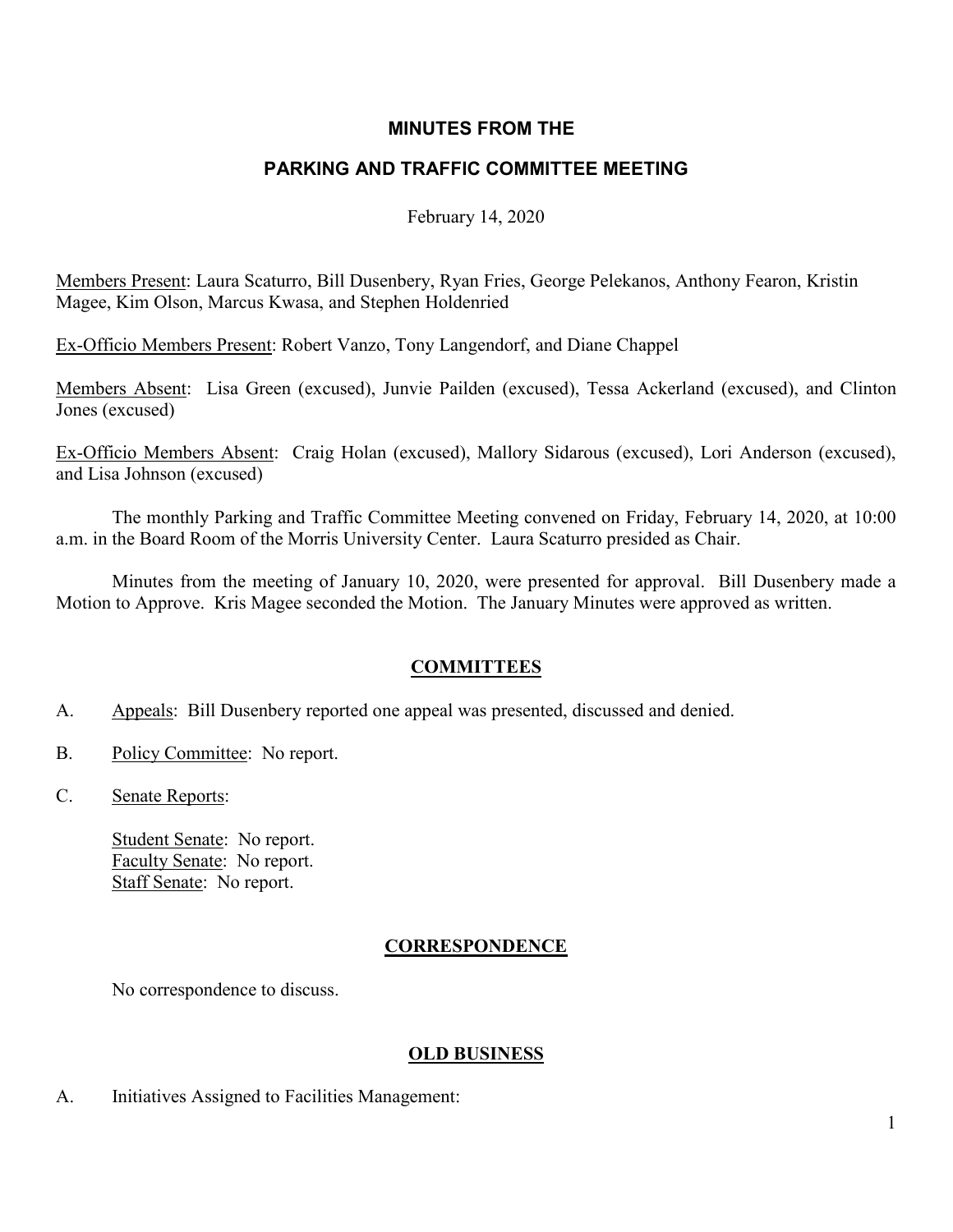- 1. Replace bumper blocks throughout Edwardsville campus. This is an ongoing project.
- 2. Lot A Install 15 meal disks in various locations. This project has not been completed.

B. Motorist Assistance, Citation, Towing Monthly Report, and Moving Violation Statistics: A copy of this report was provided to all committee members for their review. Tony Langendorf stated the report is about the same with no new issues appearing.

C. Campus Construction Update – Facilities Management: Tony reported there will be sealing in various parking lots during the summer months. There are also a few minor things to fix in Lot A.

# **NEW BUSINESS**

A. Sun Shields for Pay Machines: Tony had contacted the vendor regarding a shield, but vendor never responded. We will continue to search for options.

B. Permanent Event Signage Protocol: Bob Vanzo stated we would continue the same policy we had with the old signs and let changes develop on their own. The protocol will be decided by the Vice Chancellors. Tony stated the bases will be installed next week, and the signs should be installed in a couple weeks. Tony is trying to get two, two-sided signs in addition to the permanent signs. Any money that is collected from use of the signs will go to Parking Services.

C. Census Results: Bob Vanzo advised the Census is completed to help us determine if we need to use the Lottery to make more green passes available.

D. Drones: Tony Langendorf stated there is nothing new to report. The two people that he suggested take the test to operate the drones have not taken the test.

E. EV Charging Stations: Tony Langendorf reported the charging station in Lot A appears to be broken and will take approximately 7-10 days to repair. We are waiting to guage usage on the station in Lot A before we decide whether or not to install another one in Lot E. The cost to Parking Services is \$2,100 per year per station. Tony reported that in January there were 28 sessions with an average session of two hours, and 12 different vehicles using the station. Tony stated he would monitor the activity on the stations closer and provide a report along with the MAP report for the committee.

F. Lottery Results: Tony reported that in Lot A, 25 green permits were offered, with 18 students purchasing them. In Lot E, 20 permits were offered, with 14 permits sold. In Lot F, 75 permits were offered, with only 14 permits sold. There is no demand for brown permits in Lot F. Kris questioned how students know the green permits are available. Most of the green permits are offered on Facebook. Marcus suggested tweeting the Green Permit Lottery to Student Government. Then Student Government would in turn re-tweet it to SIUE students, assuring that more of the student population will be aware of the Lottery.

G. Additional Student Member: Bob Vanzo reported that we do have new student members by the names of Tessa Ackerland and Clinton Jones. However, both students were unavailable for today's meeting. Bob has reached out to Student Government to recommend students who are Freshmen or Sophomores. Laura Scaturro stated she will develop a post on Facebook announcing that the Parking and Traffic Committee is seeking